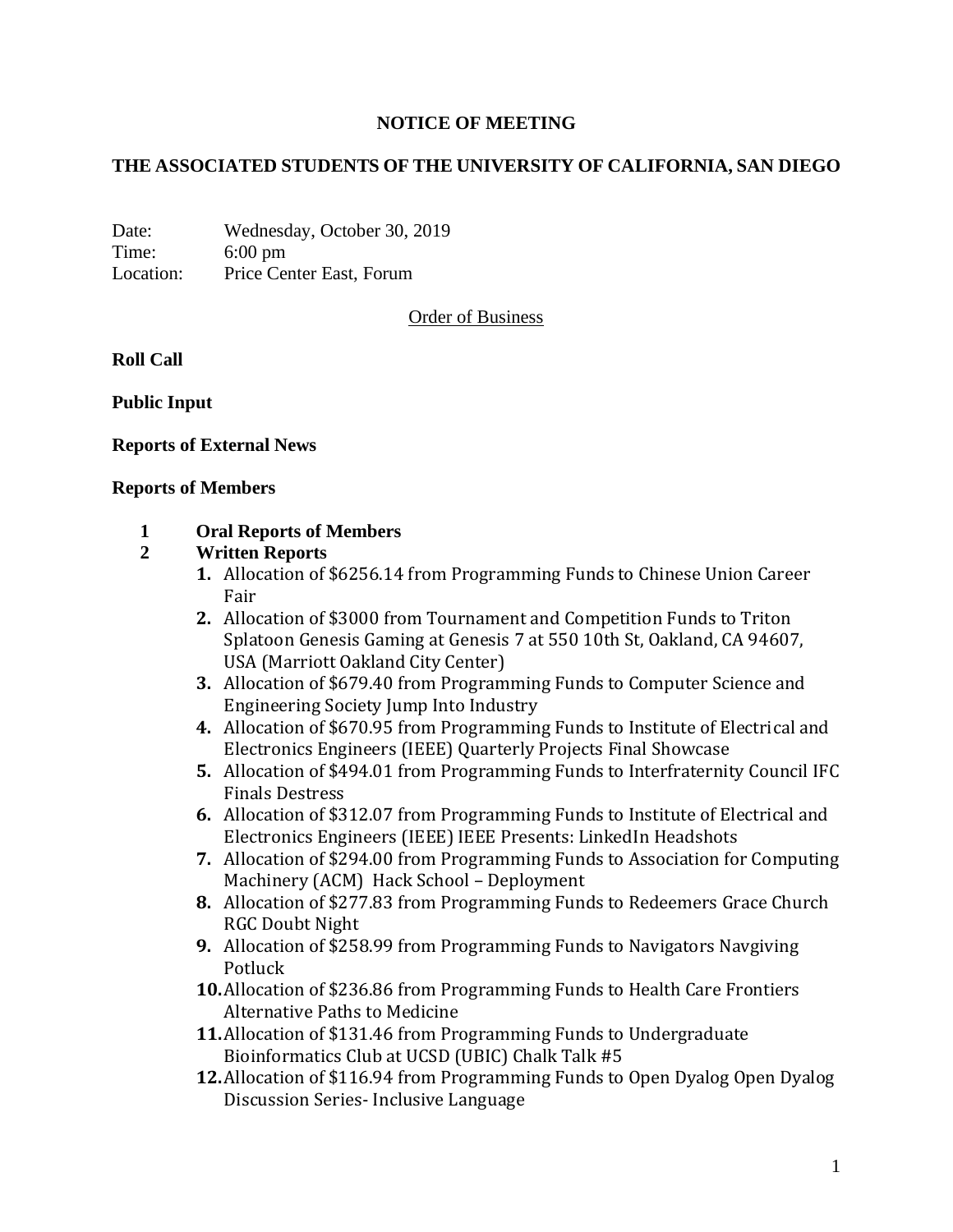- **13.**Allocation of \$70.25 from Programming Funds to Microtomes Grantathon Info Session
- **14.**Allocation of \$65.96 from Programming Funds to Japanese Student Association JSA Thanksgiving Potluck
	- Ethan Christensen
- **15.**Office of the President: The President met with many campus partners this past week, including: the leadership of Athletics to discuss the transition to D1 and student engagement, the assistant director of CARE @ SARC to discuss reporting and resources for survivors, the Health Campus Network team to discuss the Healthy Beverage Initiative and their resource website project, the director of CAPS and the Graduate Student Association President to discuss a potential fee referendum. The President attended a presentation on the Disability Workgroup Report from this past year in which critical feedback was given to add prioritization and implementation metrics to the recommendations. The President attended the Basic Needs Committee which included reports on an upcoming discussion at the UC Regents level on the intersection of basic needs and mental health, the San Diego Youth Homelessness Board opportunities for students to intern and potentially get paid, updates on the upcoming Hunger and Houselessness Awareness week, and the introduction of a CalFresh eligibility worker stationed on-campus. On October 28th, the President will be attending the UC Office of the President meeting with the Council of Presidents to discuss priority items with President Napolitano.

- Eleanor Grudin

# **Reports of Senator Projects**

# **Question Time**

# **Reports of Committees**

- **1 Finance Committee**
- **2 Legislative Committee**

### **Special Orders**

**1** Special Presentation by Ethan Christensen regarding SPACES Budget

**2** Special Presentation by Hillel regarding Fact Finder Trip to the Land of Israel and to Palestinian Authority

# **Unfinished Business**

**New Business**

**Open Forum**

**Roll Call**